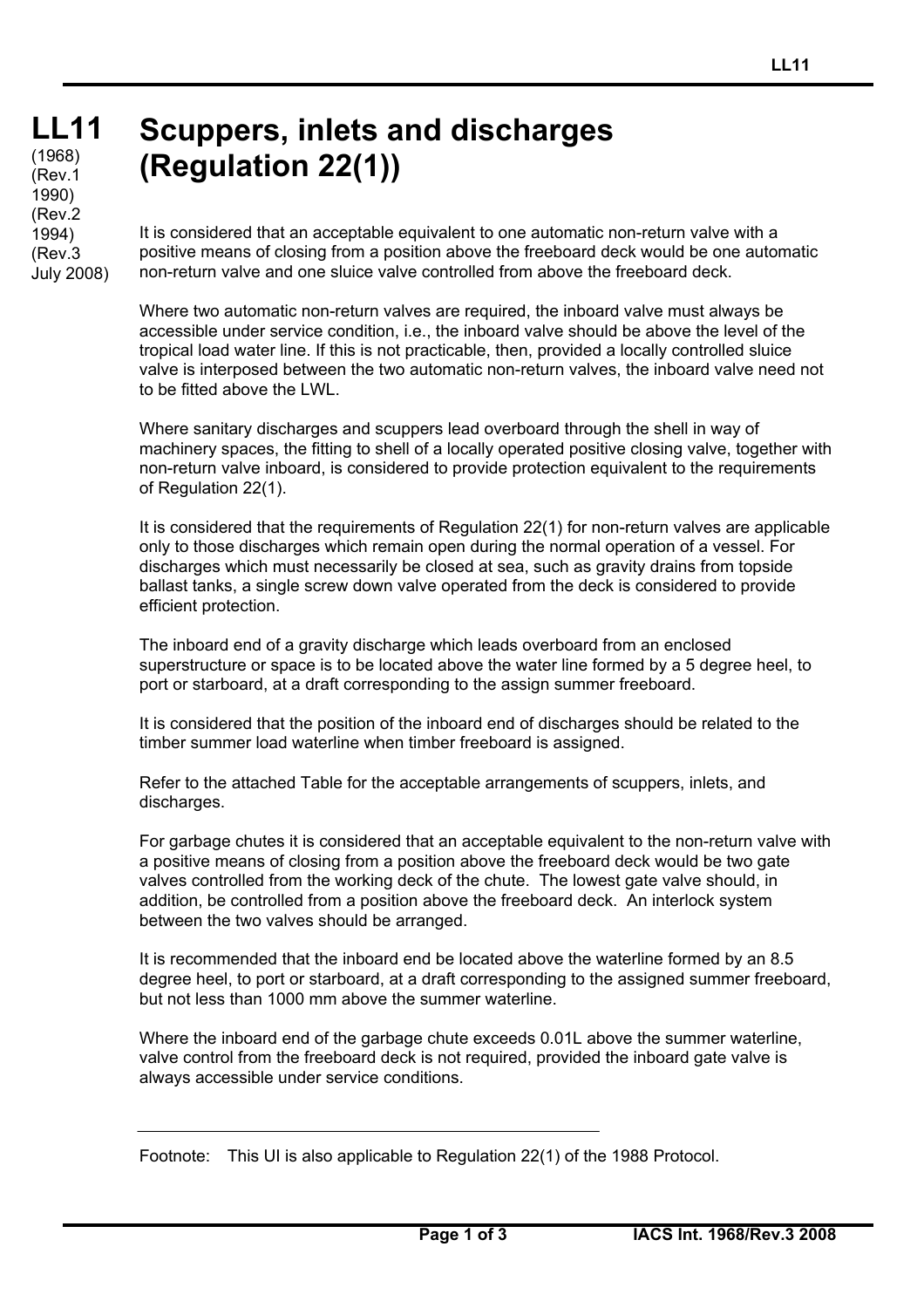The distance between the two gate valves should be adequate to allow the smooth operation of the interlock system.

Alternatively, the upper gate valve may be replaced by a hinged weathertight cover at the inboard end of the chute together with a discharge flap which replaces the lower gate valve.

The cover and flap are to be arranged with an interlock so that the discharge flap cannot be operated until the hopper cover is closed.

The chute is to be constructed of material of substantial thickness up to, and including, the cover.

 The gate valve(s) controls and/or hinged cover are to be clearly marked: "Keep closed when not in use".

Where the inboard end of a garbage chute is below the margin line in a passenger ship, or the critical (crucial) waterline of a cargo ship of more than 100 m in length then:

- (i) the inboard end hinged cover/valve is to be watertight.
- (ii) the valve is to be a screw-down non-return valve fitted in an easily accessible position above the deepest subdivision load line.
- (iii) the screw-down non-return valve is to be controlled from a position above the bulkhead deck and provided with open/shut indicators. The valve control is to be clearly marked: "Keep closed when not in use".

Where plastic pipes are used for sanity discharges and scuppers, they are also subject to the requirements of the Table, and the valve at the shell is to be operated from outside the space in which the valve is located.

Where such plastic pipes are located below the summer waterline (timber summer load waterline), the valve is to be operated from a position above the freeboard deck.

The portion of discharge line from the shell to the first valve as well as shell fittings and valves shall be of steel, bronze or other approved ductile material.

The approval of plastic piping in any location will be subject to the consideration of strength and fire hazards involved with special reference to penetrations through bulkheads, decks or other significant compartment boundaries.

Attention must also be paid to valid fire technical regulations.